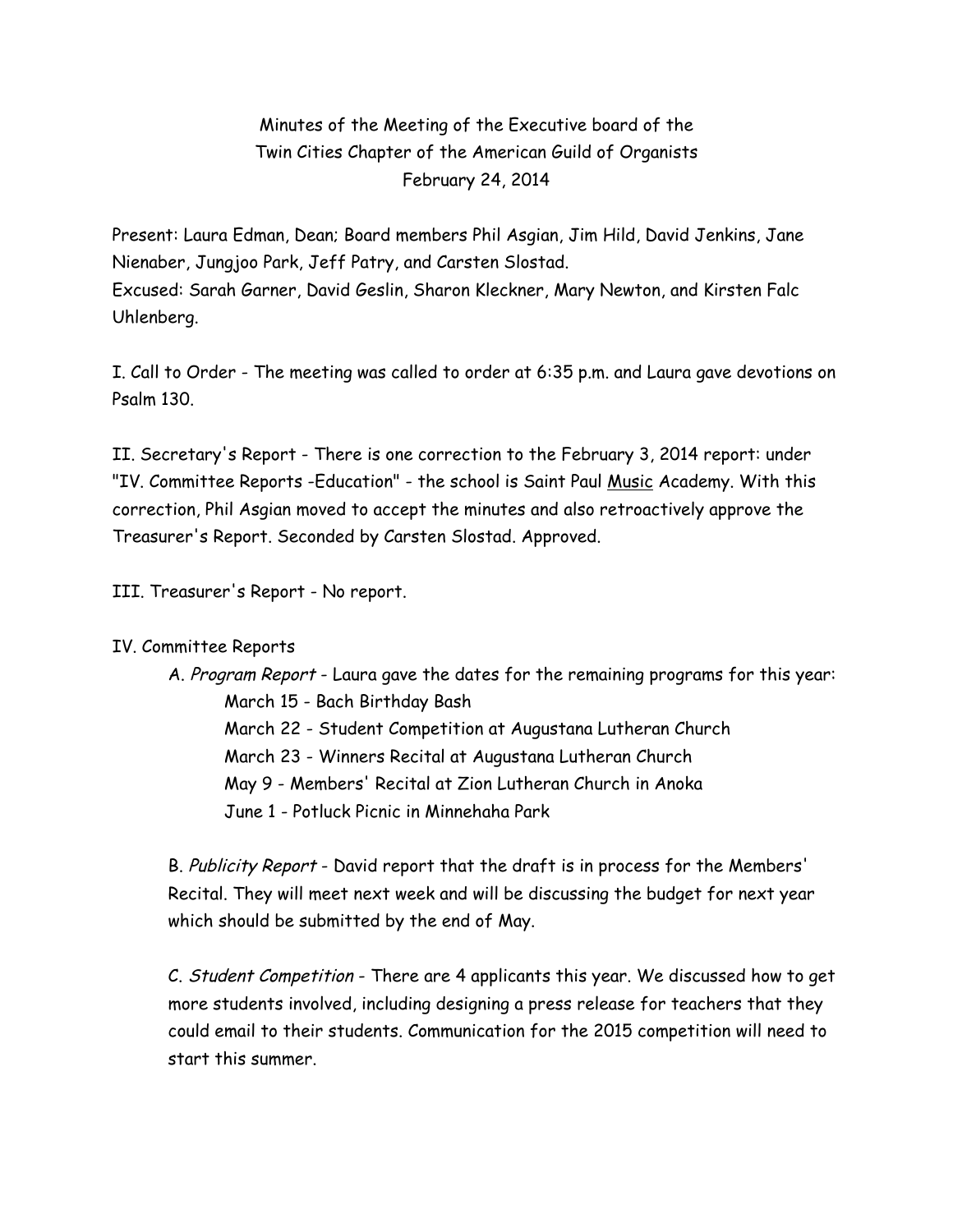D. Pipe Organ Discovery Day - Phil reported that it was a good day despite the bad weather. Nineteen students plus a dozen parents and some teachers attended the event at House of Hope Church. Michael Barone gave CDs to kids and Phil and Michael showed them the website and talked about scholarships. The students and guests climbed the bell tower to listen to and play the carillon. Idea for next year: use 2 churches where attendees could walk from one to the other. Nativity of Mary and Pilgrim Lutheran were mentioned as possibilities. Jeff will talk with Patrick Henning. Paul Stever is the musician at Pilgrim Church. Many thanks to Phil, Michael, Kirsten, and others who helped make this day a success.

## V. New Business

A. Election Slate of Candidates for 2014-2015 - the Nominating Committee consisted of Dee Ann Crossley, chair, Jane Nienaber, Jeff Patry, John Salveson and Tim Strand. The listing of the people who agreed to run are as follows:

Officers:

Dean: Paul Westermeyer

Sub-dean: David Jenkins

Secretary: Karen Becker

Treasurer: none of the people contacted were able to help at this time, but David Geslin agreed to stay on another year if no one else agreed to run.

Board members: Jennifer Anderson, Pam Carlson, Margaret Gohman, Jon Kietzer, and Larry Reynolds

Carsten moved to approve the slate and Phil seconded. Approved. The election will be the first week of April and there will be a space on the ballot for write-in candidates. Bios will be on the ballot.

B. Advertising for the Boston Convention - After some discussion of our budget, Carsten moved that we buy a full color inside page ad for \$1150 for the convention book. Seconded by Phil. Approved. The feeling was that it is important to use the larger size ad and in it we can recognize our own Jessica Park who will be playing this year as a Rising Star and also Libby Larsen, composer of the year, who has been commissioned to write a piece for the convention. Sarah Garner will be asked to design this ad. The "deadline" is actually February 28, but we will submit it as